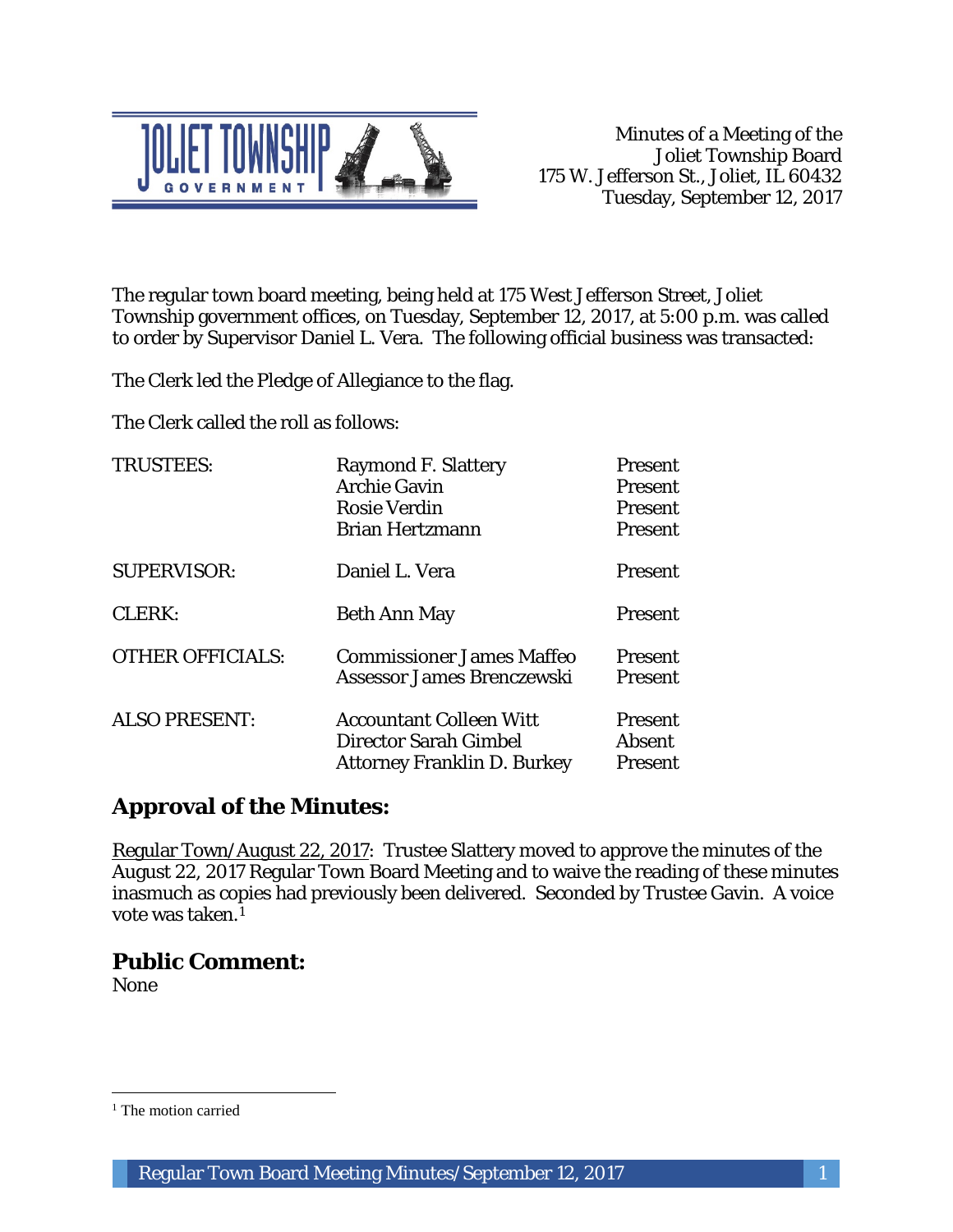# **New Business:**

### Adopt/Honorary Resolution Velma Parker Honor Flight

Supervisor Vera called on Clerk May to read the resolution into the record. Ms. Parker accepted the honors, told a few short stories of her service time and thanked the Board for the recognition. Photos were taken. Trustee Verdin moved to adopt the Honorary Resolution recognizing Velma Parker for her service and participation in an Honor Flight for the Korean War Veterans. Seconded by Trustee Slattery. A roll call vote was taken. Ayes  $(5)$ , Nays  $(0)<sup>2</sup>$ 

## **Unfinished Business:**

None

# **Reports:**

#### Supervisor:

The Supervisor reported Senior Liaison Wallace continues to attend the meetings of the various senior organizations. He asked who would like to attend the St. Pats, Young at Heart 55 Club luncheon on Friday, September 15, 2017. He reported on a mishap in the parking lot of the Town Hall Building. Crews doing work for the City of Joliet caused concrete to erupt in our parking lot. The erupted concrete was removed and the area was repaved by the contractor. New planters with mum flowers have been placed on the island in the parking lot. He has received 1 quote for \$9,800 for the sand blasting and painting of the outside back staircase. He will be obtaining a second quote and hopes to have this done prior to winter. He reported on Senate Bill No. 3 being approved in the Illinois Legislature and signed by the Governor. A portion of this bill has to do with Townships being allowed to consolidate certain districts into their jurisdiction. He will be meeting with Attorney Burkey to discuss the process for taking over the East Joliet Lighting District. Further information will be provided.

### Clerk:

Clerk May reported a certified copy of the Warrant of Appointment for Trustee Hertzmann was filed with the County Clerk. A copy was provided to him. She is waiting for the Annual Treasurers report to be filed with her office from the Accountant so that she can publish the Legal Notice of Availability of Audit, which has to be done prior to September 29, 2017. She attended the Sponsor Reception and the Nowell Park groundbreaking with the Joliet Park District. Deputy Clerk Guajardo has been working on an indexing project of documents – Resolutions, Ordinances, minutes. These indexes will become a permanent document and will enable quicker access when trying to locate records. And other than that, just the day to day operations of her office.

### Highway Commissioner:

Commissioner Maffeo reported our project on Spring Green which was awarded to D Construction has been completed. This was a drainage and curb work project which the county supplied the pipe and we paid for the labor. There was an issue with the project which was an error on the part of D Construction but they have now fixed it. The County will be completing the project by improving some of the existing ditches. He added this

 $\overline{a}$ <sup>2</sup> Roll Call Ayes (5) Trustees Slattery, Gavin, Verdin, Hertzmann and Supervisor Vera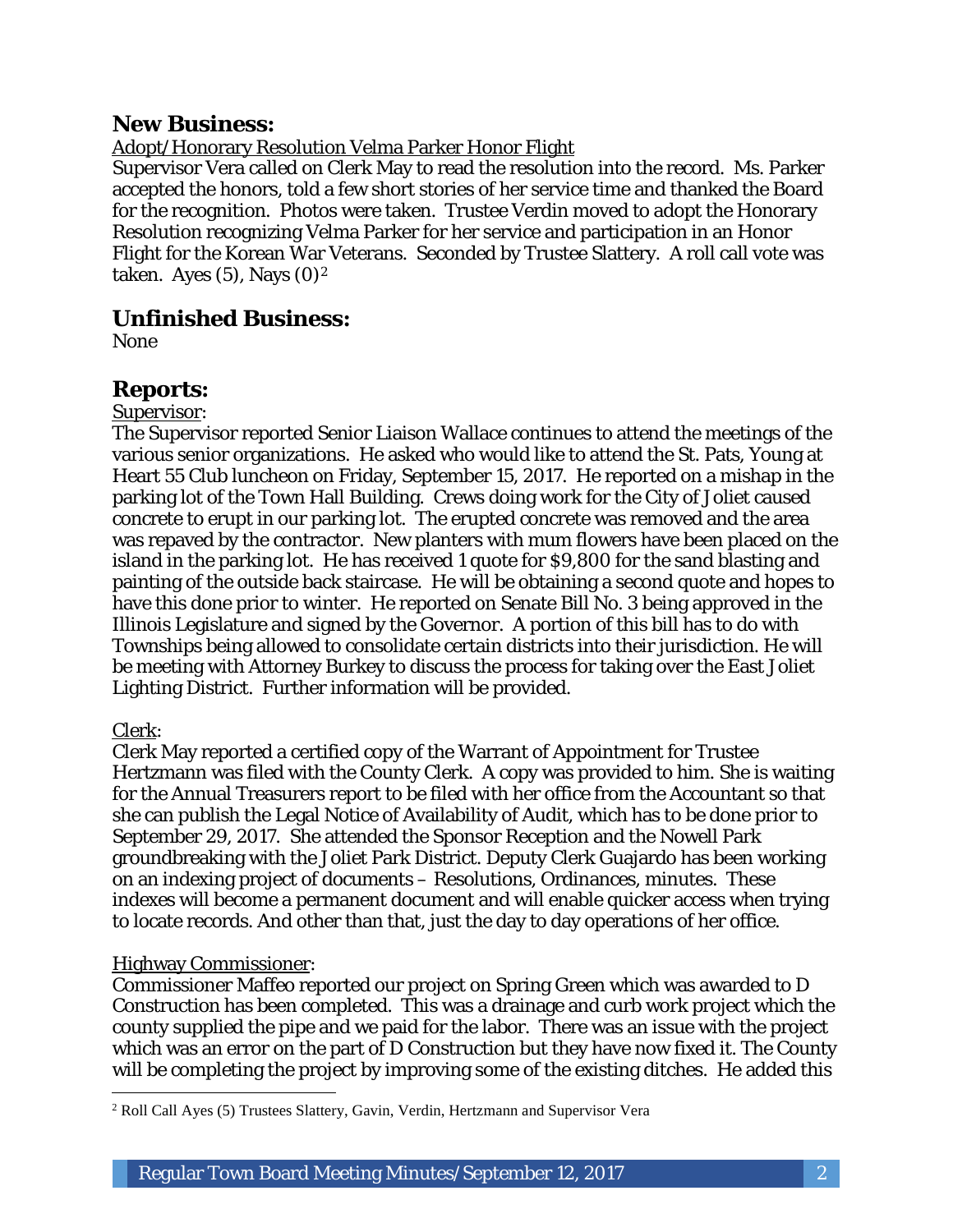should help with the drainage in that area, provided the residents remove certain personal property from the swale area.

The Commissioner reported on the TriCore Environmental project on the former site of the highway garage. They have installed two inspection holes on our property and at other locations, nearby, which are 30 feet deep. They will continue to test and monitor the water from these wells for the next year and then they will be removed.

The Commissioner followed up on a drainage issue on Cleveland Avenue. Hutchison Engineering is working on the survey and engineering for Cleveland Avenue, which is located at the back of the property of Mr. Bibian on Hillcrest Road. Once the survey is completed and it is determined that installing a drainage pipe on Mr. Bibian's property will alleviate an excess water problem, he will begin the work to obtain a release from Mr. Bibian to enter his private property.

The Commissioner also followed up on the drainage issue in the 500 Block of Blackhawk. Three grates have been installed to help remove the standing water in the street. The alley between Blackhawk and Miami was cleared by Buds Tree Service so that the water can now be directed through the alley. The overgrowth and debris in the alley prevented the proper drainage of the water.

He reported his staff continues to pick up garbage and cut grass and perform day to day duties.

Supervisor Vera asked if there was a retirement of an employee. The Commissioner replied that he couldn't confirm if an employee was retiring. Supervisor Vera then noted the use of vacation and sick time on the employee's time sheet since August and was wondering if there was a pending retirement. The Commissioner replied that he will let the Supervisor know once he is informed. The Supervisor asked if there was a plan in place to replace him and the Commissioner replied not at this time. The Commissioner added his personal items are still at the Highway Department. Attorney Burkey commented vacation and sick time can't be used at the end of employment. Attorney Burkey and Commissioner Maffeo will personally meet to discuss this matter.

Trustee Hertzmann asked for a follow up on the road at the old Beach Club. Commissioner Maffeo replied that Loop Paper Company is located along Rowell Avenue near the old Beach Club and is situated on two lots. One lot is located within the city and one is not (this lot will not be annexed into the City). Loop Paper will be making some improvements and then we will return to pave Rowell Avenue.

Trustee Hertzmann also asked about the Miami, Mohawk and Blackhawk water issue and the Commissioner replied, he is working to correct this.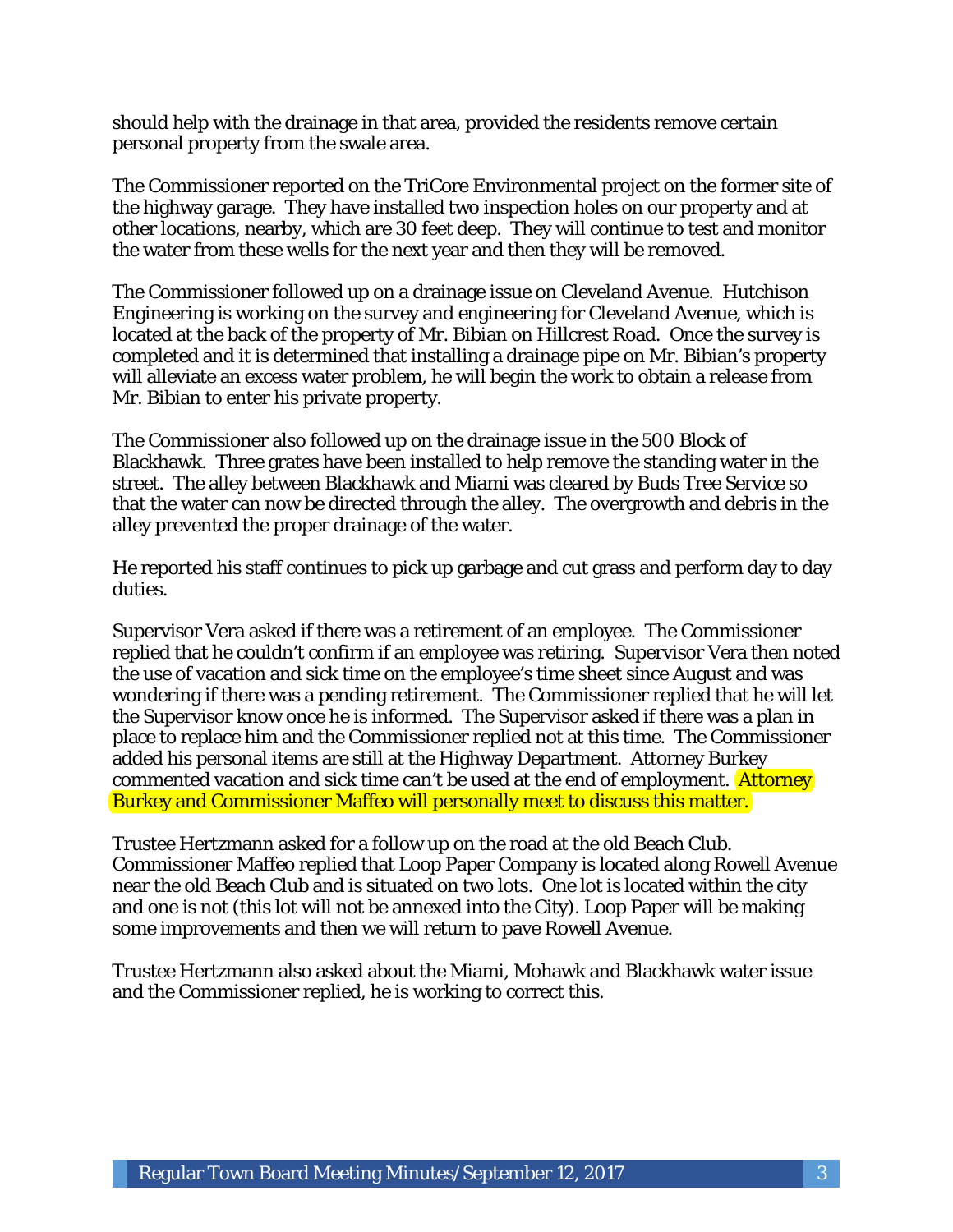### Assessor:

Assessor Brenczewski reported September 5, 2017 was the last day to file a complaint regarding assessments. Ten residential and 4 commercial appeals have been filed and there's another 2 weeks for the appeal filing period. He will provide an update at the next meeting. His staff has recently been working on verifications of farm property.

#### Attorney:

Attorney Burkey discussed an ongoing problem at Animal Control when we are required to hold an animal(s) for an extended period of time due to pending litigation. He discussed the process currently taking place and the costs for care and feed which we are our responsibility and his concern for the animals being held so long in cages. He indicated new procedures need to be explored and drafted for board consideration. Trustee Slattery asked if new legislation would be necessary and Attorney Burkey said possibly. Trustee Hertzmann asked if there are Standard Operating Procedures (SOP) for this type of issue and Attorney Burkey replied yes, we have policies but this is a new issue with holding the animal(s) for extended periods of time. He and Director Gimbel will be working with the City to try to resolve some of the delays in charging cases.

#### Accountant:

Accountant Witt indicated the August bank statements have been reconciled and are on the table for review. The monthly IMRF report for August was filed. She reported on the status of the Annual Treasurers report indicating she can't complete this report until the Annual Financial Report (AFR) is competed by the Auditor and filed with the Comptroller. At this time, the Auditor has not yet been given access to file the Annual Financial Report with the State Comptroller. Once this is completed, she will be able to finish the Annual Treasurers report. She discussed the need to consider scheduling a levy workshop. She also clarified, the payments for the first half of the approved Senior grants will be mailed in October. Other than that, just the day to day operations of her office.

#### Animal Control Center:

Director Gimbel was absent. Supervisor Vera reported one of the Animal Control Officers was recently released from duty within the 90 day probationary period. They are currently taking applications to fill the vacancy and are in the process of interviewing applicants for consideration.

**Receipts:** Trustee Slattery moved to deposit all funds into their proper accounts as presented for the period ending September 12, 2017. Seconded by Trustee Gavin. A voice vote was taken.3

**Expenditures:** The Supervisor presented the following invoices for town board approval for the period ending September 12, 2017:

 $\overline{a}$ <sup>3</sup> The motion carried